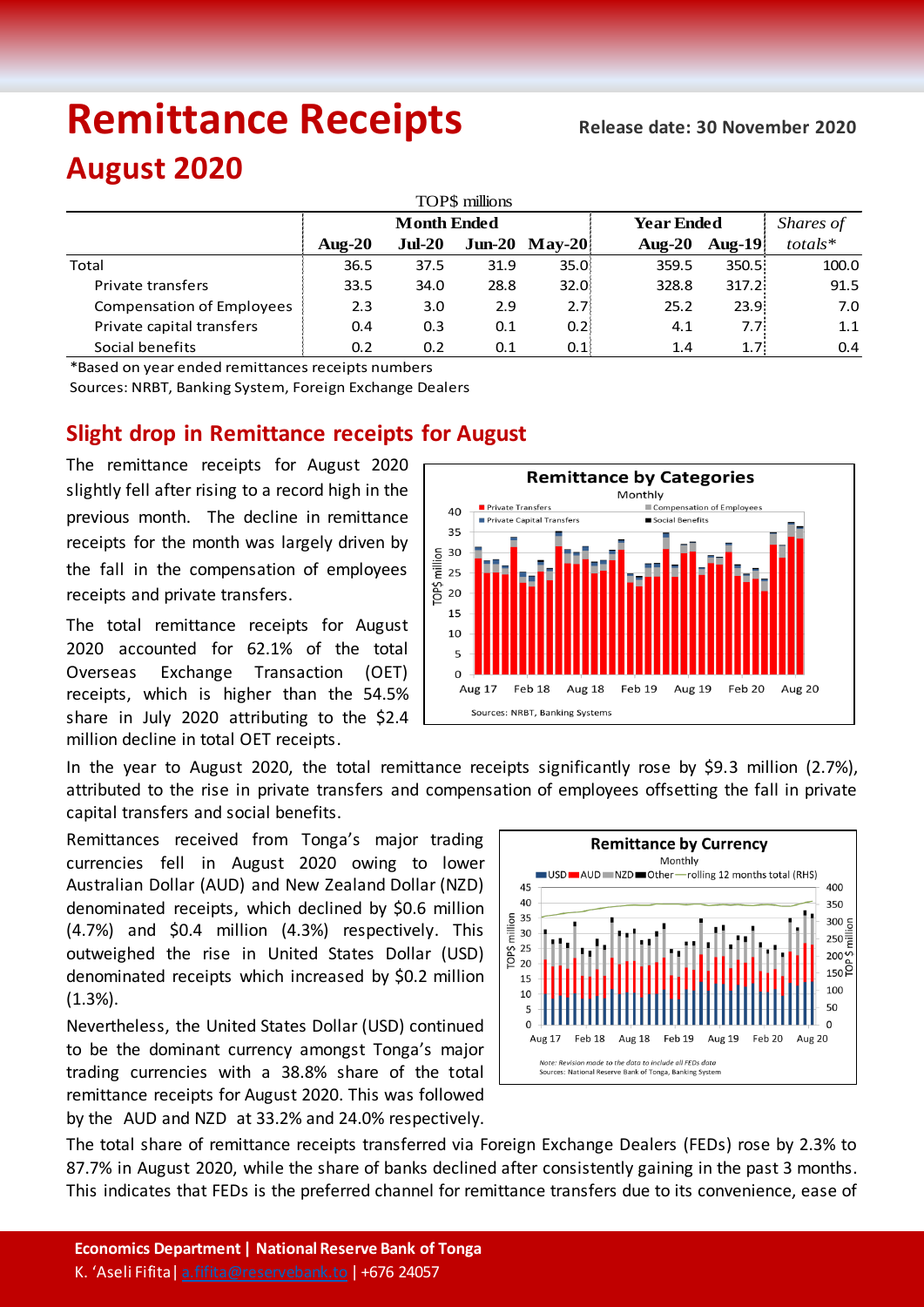access, and affordable service fees. Amidst the COVID-19 pandemic, the use of online financial services to transfer remittances contributes positively to the higher shares of remittances transferred via FEDs.

#### **Private Transfers**

Private transfer receipts, which are mainly for family support from relatives and friends abroad, fell by \$0.4 million (1.2%) in August 2020 following the rise in the previous month. However, this is higher than the private transfer receipts in August 2019 indicating the willingness of Tongan diaspora to support their loved ones despite the stringent financial conditions abroad. Private transfer receipts in AUD declined the most by \$0.4 million followed by the NZD by \$0.1 million outweighing the \$0.3 million rise in USD receipts. The recent Federal stimulus package rolled out to assist household and business sectors in the US may be supporting the inflow of remittances in addition to the strengthening of the USD against the TOP. Private transfer receipts continued to hold the highest share of total remittance receipts at 92.0% (higher than the 90.6% share in the previous month). Over the year to August 2020, private transfers receipts increased by \$11.6 million (3.7%) driving the annual growth in remittances.

#### **Employee Compensation**<sup>1</sup>

In August 2020, the total compensation of employees fell by \$0.7 million (24.2%). This was driven by the

\$0.2 million (24.9%) decrease in receipts from the Seasonal Workers Programs (SWP) in Australia coupled by the decline in receipts from seasonal workers in New Zealand by \$0.2 million (20.9%). As the COVID-19 cases continues to surge, arrangements were made with New Zealand to enable repatriation of seasonal workers during the month. Another group of seasonal workers is expected to return in the following months. Hence, this has contributed to the decline of employees' compensation receipts. However, the demand from markets abroad for seasonal workers particularly from Australia may



contribute positively to higher compensation of employees' receipts in the future.

The receipts for the total compensation of employees picked up over the year to August 2020 by \$1.3 million (5.3%) to \$25.2 million. Receipts from RSE/SWP continues to be a significant contributor to the total compensation of employees' receipt with a 54.0% share (higher than the 51.7% share for July 2020). Meanwhile, the other wages and salaries component (remaining 46.0% share) are mostly for employees of international organizations in Tonga. Nevertheless, New Zealand seasonal workers contributed \$9.5 million to the seasonal workers' annual receipts with \$4.1 million contributed by seasonal workers from Australia.

#### **Private capital transfers & Social benefits**

 $\overline{a}$ 

Private capital transfers and social benefits slightly rose by \$0.1 million and \$0.01 million respectively during the month. The higher private capital transfers reflect households' continuous investment in private constructions and renovations, while social benefits are mostly for pension funds. Over the year to August 2020, both the private capital transfers and social benefits fell by \$3.6 million (46.6%) and \$0.2 million (14.6%) respectively.

**Economics Department | National Reserve Bank of Tonga** K. 'Aseli Fifita [| a.fifita@reservebank.to](mailto:a.fifita@reservebank.to) | +676 24057

<sup>&</sup>lt;sup>1</sup> Employee compensation is the sum of wages and salaries from the seasonal workers abroad, Tongan residents working short term overseas, and resident employees serving foreign organizations.